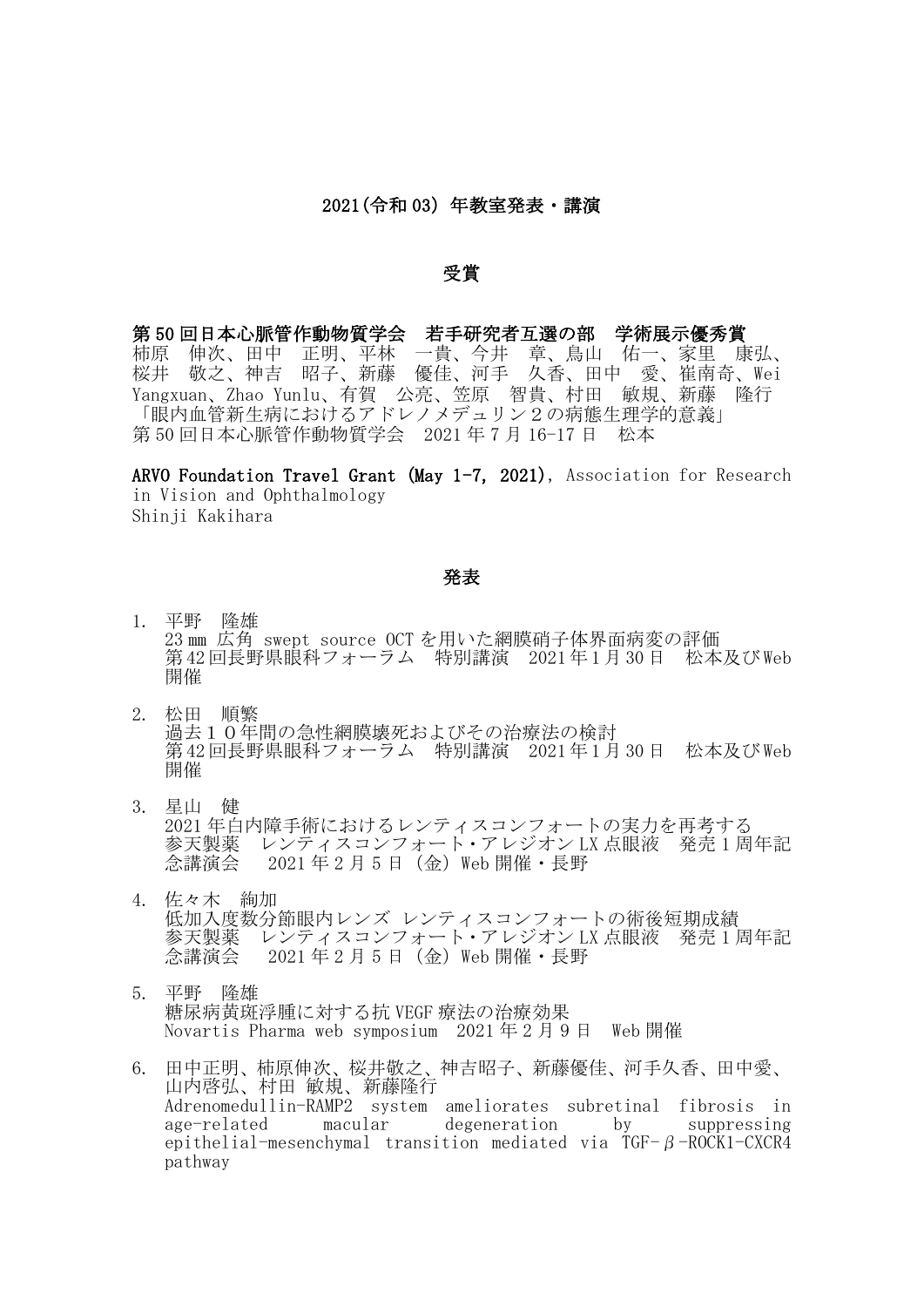CVMW2020 第 24 回日本心血管内分泌代謝学会学術総会 2021 年 3 月 12-13 日

- 7. 田中正明、柿原伸次、桜井敬之、神吉昭子、新藤優佳、河手久香、田中愛、 崔南奇、Wei Yangxuan、Zhao Yunlu、笠原智貴、有賀公亮、新藤隆行 Adrenomedullin-RAMP2 System Ameliorates Age-Related Macular Degeneration by Suppressing Choroidal Neovascularization and Subretinal Fibrosis 第 85 回日本循環器学会 2021 年 3 月 26-28 日
- 8. 平林 一貴、星山 健、今井 章、家里 康弘、平野 隆雄、村田 敏規 網膜静脈分岐閉塞症患者における中心網膜感度、網膜厚、還流密度と視力 の関係 第 125 回 日本眼科学会総会 2021 年 4 月 8~11 日 大阪
- 9. 知久 喜明、平野 隆雄、高橋 良彰、土屋 彩子、中村 麻里恵、 村田 敏規 超広角 OCT を用いた 4 歳から 83 歳の正常眼における後部硝子体剥離の検討 第 125 回 日本眼科学会総会 2021 年 4 月 8~11 日 大阪
- 10. 柿原 伸次、田中 正明、平林 一貴、今井 章、鳥山 佑一、家里 康 弘、桜井 敬之、神吉 昭子、新藤 優佳、河手 久香、田中 愛、村田 敏規、新藤 隆行 加齢黄斑変性および未熟児網膜症におけるアドレノメデュリン 2 の病態生 理学的意義 第 125 回 日本眼科学会総会 2021 年 4 月 8~11 日 大阪
- 11. 平林 博、平林 一貴、若林 真澄、村田 敏規 網膜細動脈瘤発生に関与した網膜動脈分岐部の検討 第 125 回 日本眼科学会総会 2021 年 4 月 8~11 日 大阪
- 12. 平野 隆雄 OCTA でつなぐ構造と機能の架け橋 網膜疾患への応用 イブニングセミナー 第 10 回日本視野画像学会学術集会 2021 年 4 月 24 日 Web 開催
- 13. Takao Hirano, Yoshiaki Chiku, Ken Hoshiyama, Toshinori Murata Evaluation of the vitreoretinal interface in eyes with diabetic retinopathy using 23 mm wide-field OCT ARVO2021 2021 年 5 月 2 日 Web 開催
- 14. Shinji Kakihara, Masaaki Tanaka, Kazutaka Hirabayashi, Akira Imai,Yuichi Toriyama, Yasuhiro Iesato, Takayuki Sakurai, Akiko Kamiyoshi, Hisaka Kawate,Yuka Ichikawa-Shindo, Megumu Tanaka, Toshinori Murata, Takayuki Shindo Pathophysiological roles of adrenomedullin-2 in mouse model of ocular neovascularization ARVO2021 2021 年 5 月 1-7 日 Web 開催
- 15. 平野 隆雄 Session1 研究発表 Novartis Web Symposium 東北大学信州大学合同カンファランス 2021 年 5 月 28 日 Web 開催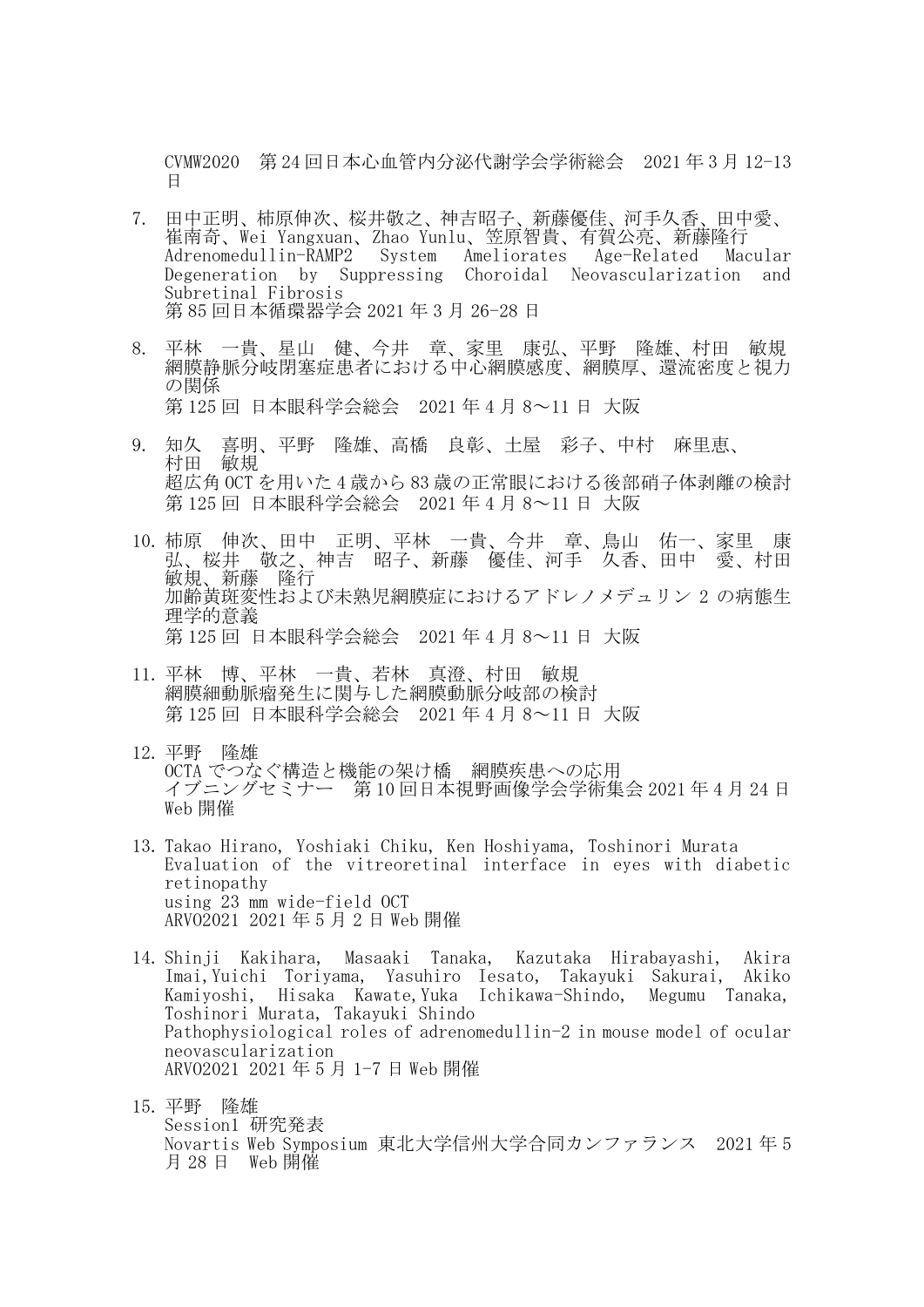- 16. 家里 康弘 Session2 AMD 治療を再考する 「当科での Beovu 治療の位置づけ」 Novartis Web Symposium 東北大学信州大学合同カンファランス 2021 年 5 月 28 日 Web 開催
- 17. 平野 隆雄 患者負担を考慮した治療戦略 for DME EYLEA Online cafe 2021 年 6 月 25 日 WEB 開催
- 18. Takao Hirano Distribution of Neovascularization on Wide-field OCT Angiography in Proliferative Diabetic Retinopathy APRIS 2021 Asia Pacific Retinal Imaging Society 2021 2021 年 7 月 2 日 Web 開催
- 19. 黒川 徹 特別講演 エンスプリング発売 1 周年記念講演会 2021 年 7 月 16 日 松本
- 20. 柿原 伸次、田中 正明、平林 一貴、今井 章、鳥山 佑一、家里 康 弘、桜井 敬之、神吉 昭子、新藤 優佳、河手 久香、田中 愛、崔南 奇、Wei Yangxuan、Zhao Yunlu、有賀 公亮、笠原 智貴、村田 敏規、 新藤 隆行 眼内血管新生病におけるアドレノメデュリン2の病態生理学的意義 第 50 回日本心脈管作動物質学会 2021 年 7 月 16-17 日 松本
- 21. 家里 康弘 眼科医からみた心脈管作動物 ランチョンセミナー 第 50 回日本心脈管作動物質学会 2021 年 7 月 17 日 松本
- 22. 今井 章 ウェブセミナーパネリスト iStent inject W をもっと知ろう! 2021 年 7 月 27 日 WEB 開催
- 23. 平野 隆雄 New normal で求められる抗 VEGF 療法 Ophthalmology Web Conference 2021 年 8 月 18 日 WEB 開催
- 24. 平野 隆雄 Session1 コロナ禍における当科の現状 Novartis Web Symposium 九州大学信州大学網膜合同カンファランス 2021 年 8 月 26 日 Web 開催
- 25. 家里 康弘 Session2 AMD 治療を再考する 「当科での Beovu 治療の位置づけ」 Novartis Web Symposium 九州大学信州大学網膜合同カンファランス 2021 年 8 月 26 日 Web 開催
- 26. 平野 隆雄 DME 診療最前線 Novartis web symposium in 宇都宮 2021 年 9 月 4 日 宇都宮および Web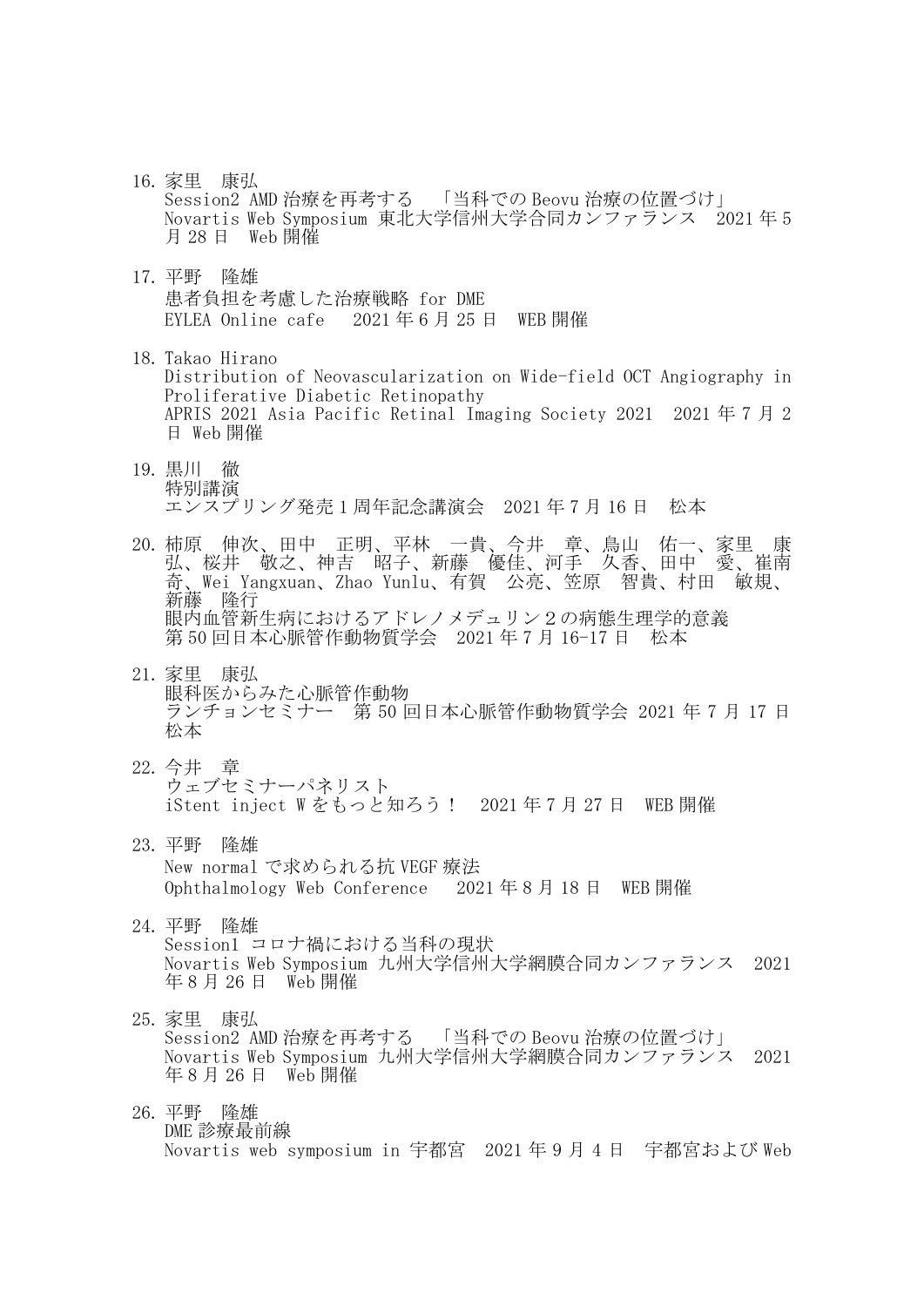開催

- 27. 家里 康弘 Aflibercept 毎月投与例は Brolcizmab に変更してどうだったか 第 2 回甲信 AMD アップデートセミナー 2021 年 9 月 14 日 Web 開催
- 28. Takao Hirano Quantitative evaluation of the foveal avascular zone area using OCT angiography Symposium3 What OCT Angiography Tells Us The 2nd IOCS & The 37th JSOC 2021 年 9 月 24 日~26 日 京都及び WEB 開 催
- 29. Takao Hirano Clinical application of novel ultra wide field SS-OCT and OCT angiography Evening Seminar 2 Focus on Wide Field OCT & High Resolution OCT The 2<sup>nd I</sup>OCS & The 37<sup>th</sup> JSOC 2021 年9月 24 日~26 日 京都及び WEB 開催
- 30. Yasuhiro Iesato Update on treatments for CRVO Luncheon Seminar 2:Update on Treatment Strategies for Sever RVOs The  $2<sup>nd</sup>$  IOCS & The  $37<sup>th</sup>$  ISOC 2021 年 9 月 24 日 ~  $26$  日 京都及び WEB 開催
- 31. Shinji Kakihara, Takao Hirano, Yorishige Matsuda, Daiki Takano, Akira Imai, Teruyoshi Miyahara, Toshinori Murata Deposits on retinal surface seen on optical coherence tomography in ocular amyloidosis The 2nd IOCS & The 37th JSOC 2021 年 9 月 24 日~26 日 京都及び WEB 開 催
- 32. 中山 隼、平林 一貴、今井 章、家里 康弘、平野 隆雄、村田 敏規 黄斑浮腫による視力低下を認めたアーケード血管外の網膜静脈分岐閉塞症 の検討 The  $2<sup>nd</sup>$  IOCS & The  $37<sup>th</sup>$  ISOC 2021 年 9 月 24 日 ~ 26 日 京都及び WEB 開催
- 33. 星山 健、平野 隆雄、平林 一貴、若林 真澄、時光 元温、村田 敏 規 糖尿病網膜症における汎網膜光凝固術後 6 か月での OCTA による網膜循環動 態変化の観察 The 2<sup>nd</sup> IOCS & The 37<sup>th</sup> JSOC 2021 年 9 月 24 日~26 日 京都及び WEB 開催
- 34. 平野 隆雄 広角 OCT/OCTA で診る糖尿病網膜症 第 4 回 Retina Conference In Osaka 2021 年 10 月 2 日 大阪
- 35. 平野 隆雄 実臨床における DME 治療の課題 ランチョンセミナー2 第 27 回日本糖尿病眼学会総会 2021 年 10 月 8 日 大津
- 36. 平野 隆雄 New normal で求められる抗 VEGF 治療 ~DME 編~ 東海北陸 EYLEA Online cafe vol.6 2021 年 10 月 20 日 WEB 開催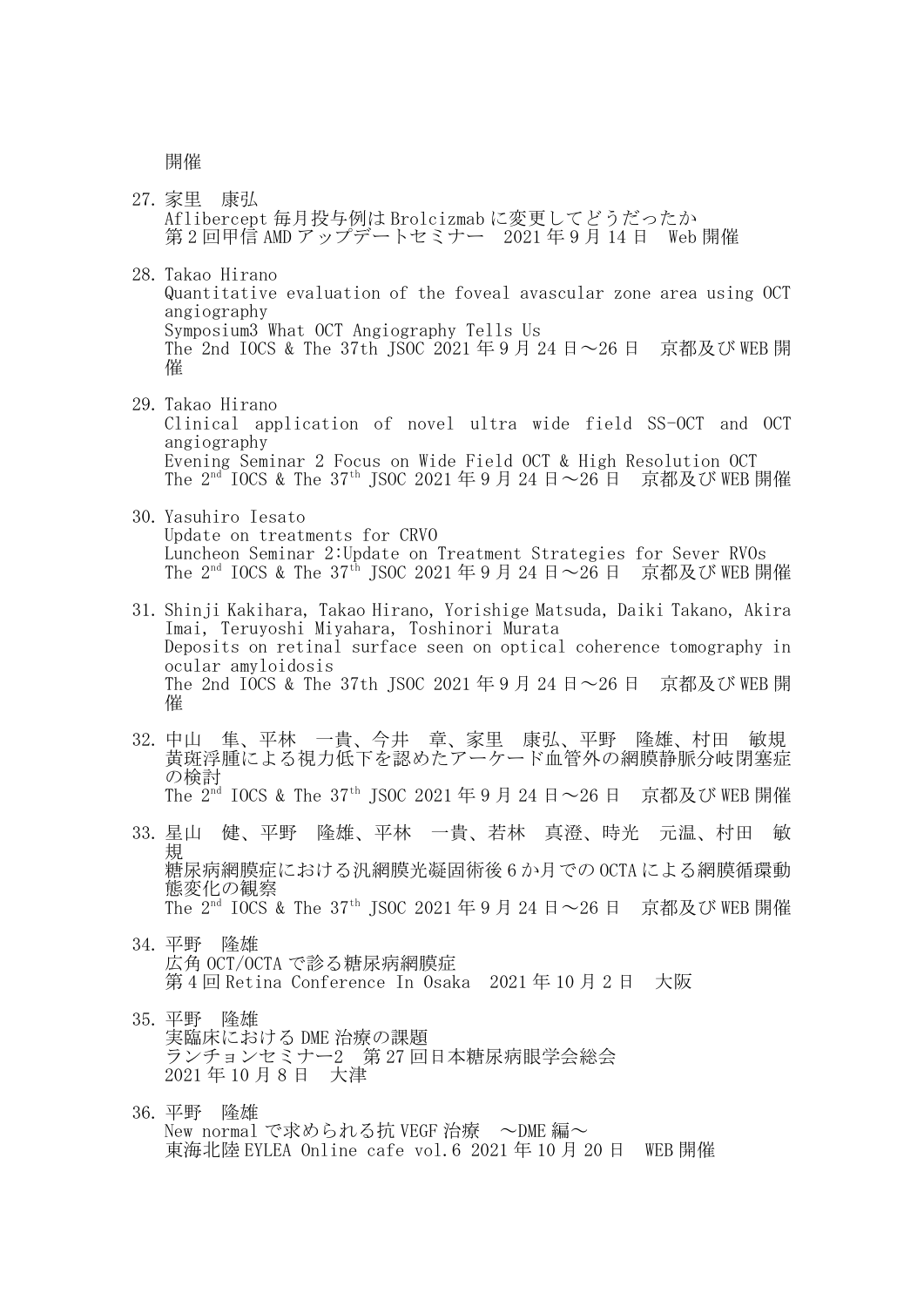- 37. 平野 隆雄 DME 治療 Update 第 3 回毛呂山 Retina Club 2021 年 10 月 21 日 大宮
- 38. 朱 さゆり 脊椎関節炎 Web seminar in Nagano 2021 年 10 月 22 日 Web 開催
- 39. 平野 隆雄 増殖組織はどこまで固くなるのか・・・ ランチョンセミナー 第 75 回日本臨床眼科学会 2021 年 10 月 28~31 日 Web 開催・福岡
- 40. 知久 喜明、星山 健、土屋 彩子、榑沼 大平、平林 一貴、若林 真 澄、今井 章、家里 康弘、平野 隆雄、村田敏規 新型コロナウィルス(COVID-19)の裂孔原性網膜剝離受診状況への影響 第 75 回日本臨床眼科学会 2021 年 10 月 28~31 日 Web 開催 · 福岡
- 41. 武川 修治、北原 潤也、知久 喜明、柿原 伸次、榑沼 大平、若林 真 澄、朱 さゆり、今井 章、村田敏規 iStent injectW®手術と Microhook 繊維柱帯切開術の術後短期成績 第 75 回日本臨床眼科学会 2021 年 10 月 28~31 日 Web 開催・福岡
- 42. 平野 隆雄、知久 喜明、高橋 良彰、星山 健、若林 真澄、時光 元 温、村田敏規 23mm 広角 OCT を用いた糖尿病網膜症眼における網膜硝子体界面の評価 第 75 回日本臨床眼科学会 2021 年 10 月 28~31 日 Web 開催・福岡
- 43. 柿原 伸次、平野 隆雄、北原 潤也、松田 順繫、今井 章、宮原 照 良、村田 敏規 家族性アミロイドポリニューロパチーにおける蛍光眼底造影検査所見 第 75 回日本臨床眼科学会 2021 年 10 月 28~31 日 Web 開催・福岡
- 44. 平林 博、平林 一貴、若林 真澄、村田 敏規、中村 卓也、池田 淳 司 後頭葉てんかんの診断が困難であった後頭葉脳梗塞症例 第 75 回日本臨床眼科学会 2021 年 10 月 28~31 日 Web 開催 · 福岡
- 45. 家里 康弘、小松 拓人、平野 隆雄、松田 順繫、村田 敏規 FM-600 と比較した正常眼・炎症眼における FM-600αの信頼性と有用性 第 75 回日本臨床眼科学会 2021 年 10 月 28~31 日 Web 開催・福岡
- 46. 平林 一貴、今井 章、家里 康弘、村田 敏規 網膜静脈分岐閉塞症治療前後の網膜感度、網膜厚、灌流密度の関連 第 75 回日本臨床眼科学会 2021 年 10 月 28~31 日 Web 開催・福岡
- 47. 平野 隆雄 New normal で求められる抗 VEGF 療法 ~DME 編~ Eylea Online Seminar 2021 年 11 月 2 日 Web 開催
- 48. 家里 康弘 加齢黄斑変性症の治療戦略 第 5 回中南信ロービジョンサポート研究会 2021 年 11 月 3 日 WEB 開催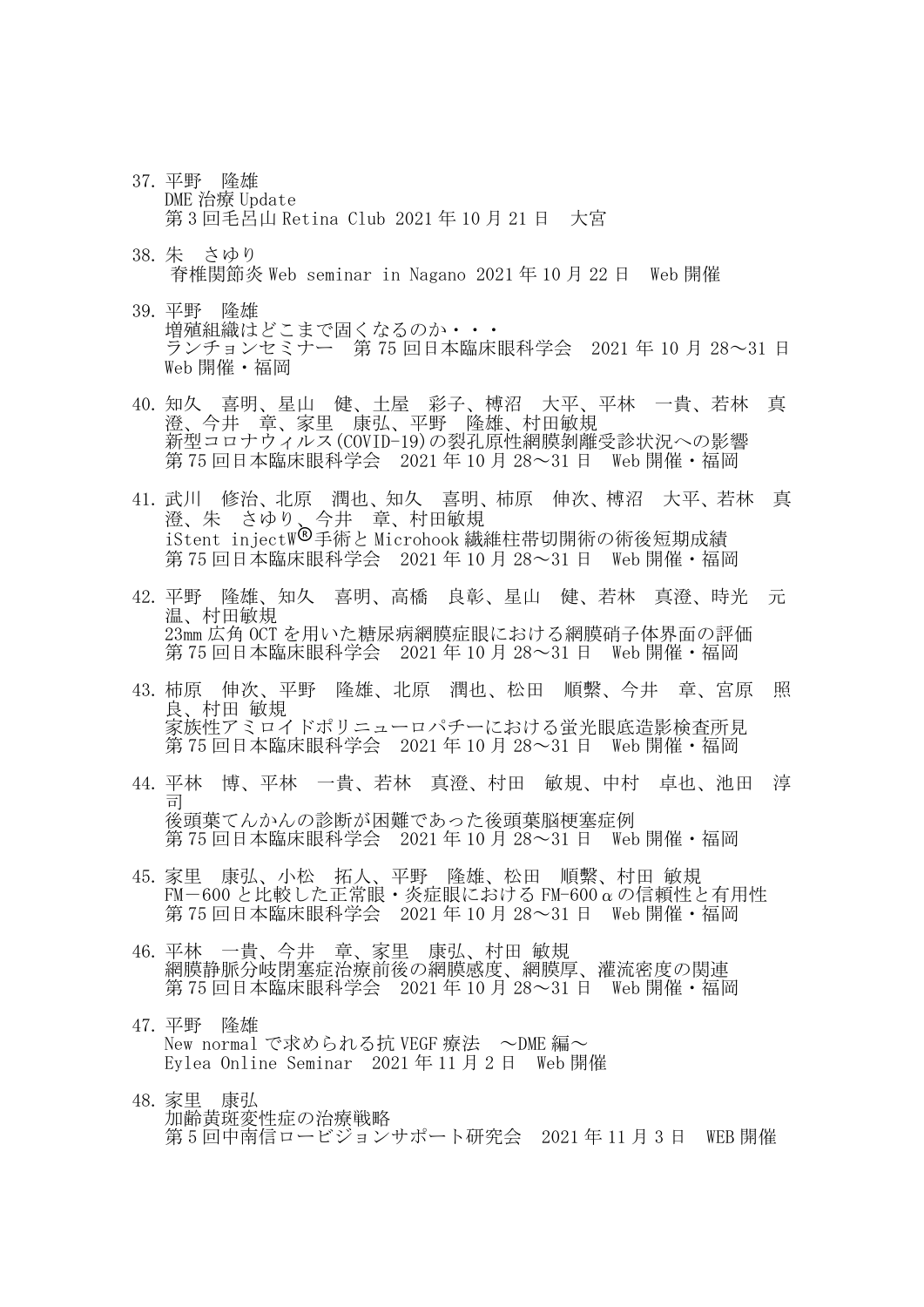- 49. 柿原 伸次 家族性アミロイドポリニューロパチー関連 信州眼科学術講演会 2021 年 11 月 6 日 松本
- 50. 平野 隆雄 New normal で求められる抗 VEGF 療法 ~DME 編~ Kyushu レチナテラス Vol.7 2021 年 11 月 17 日 Web 開催
- 51. 生田万佑子、富士原仁美、小松拓人、下田遊未、佐々木絢加、佐原栄子、 東海由梨、高野喜隆、中村麻里恵、柿原伸次、平野隆雄、村田敏規 Spectral domain OCT と Swept source OCT による撮影時間および信号強度 の比較 2021 年 11 月 20-21 日 第 62 回日本視能矯正学会
- 52. Yoshiaki Takahashi Temporal change in anterior chamber depth after combined vitrectomy and cataract surgery based on different sizes of intraocular lens The 14th Joint Meeting of Japan-China-Korea Ophthalmologists 2021 年 11 月 27 日 Web 開催
- 53. Takao Hirano Distribution of Neovascularization on Wide-field OCT Angiography in Proliferative Diabetic Retinopathy The 5th APVRS Leadership Development Program 2021 年 11 月 27 日 Web 開催
- 54. Takao Hirano SWOT\_analysis The 5th APVRS Leadership Development Program 2021 年 11 月 27 日 Web 開催
- 55. 平野 隆雄 網膜硝子体の疾患 OCT Angiography 第 60 回網膜硝子体学会総会 教育セミナー 2021 年 12 月 5 日東京・Web 開催
- 56. 高橋 良彰、平野 隆雄、中村 麻里恵、星山 健、赤羽 聡子、赤羽 圭 太、村田敏規 白内障硝子体同時手術でのレンズ径の違いによる眼内レンズ位置の経時的 変化の検討 第 60 回網膜硝子体学会総会 2021 年 12 月 3~5 日東京・Web 開催
- 57. 家里 康弘、平林 一貴、吉田 紀子、村田 敏規 滲出型加齢黄斑変性症に対するbrolucizumabへの切替えによる滲出性変化 の再発間隔の延長効果 第 60 回網膜硝子体学会総会 2021 年 12 月 3~5 日東京・Web 開催
- 58. 知久 喜明、平林 一貴、星山 健、武川 修治、中山 隼、伊藤 駿、 榑沼 大平、今井 章、家里 康弘、平野 隆雄、村田 敏規 眼科術後における角度センサーを用いた頭位モニタリングの試み 第 60 回網膜硝子体学会総会 2021 年 12 月 3~5 日東京・Web 開催
- 59. 武川 修治、平林 一貴、知久 喜明、星山 健、中山 隼、伊藤 駿、 榑沼 大平、今井 章、家里 康弘、平野 隆雄、村田 敏規